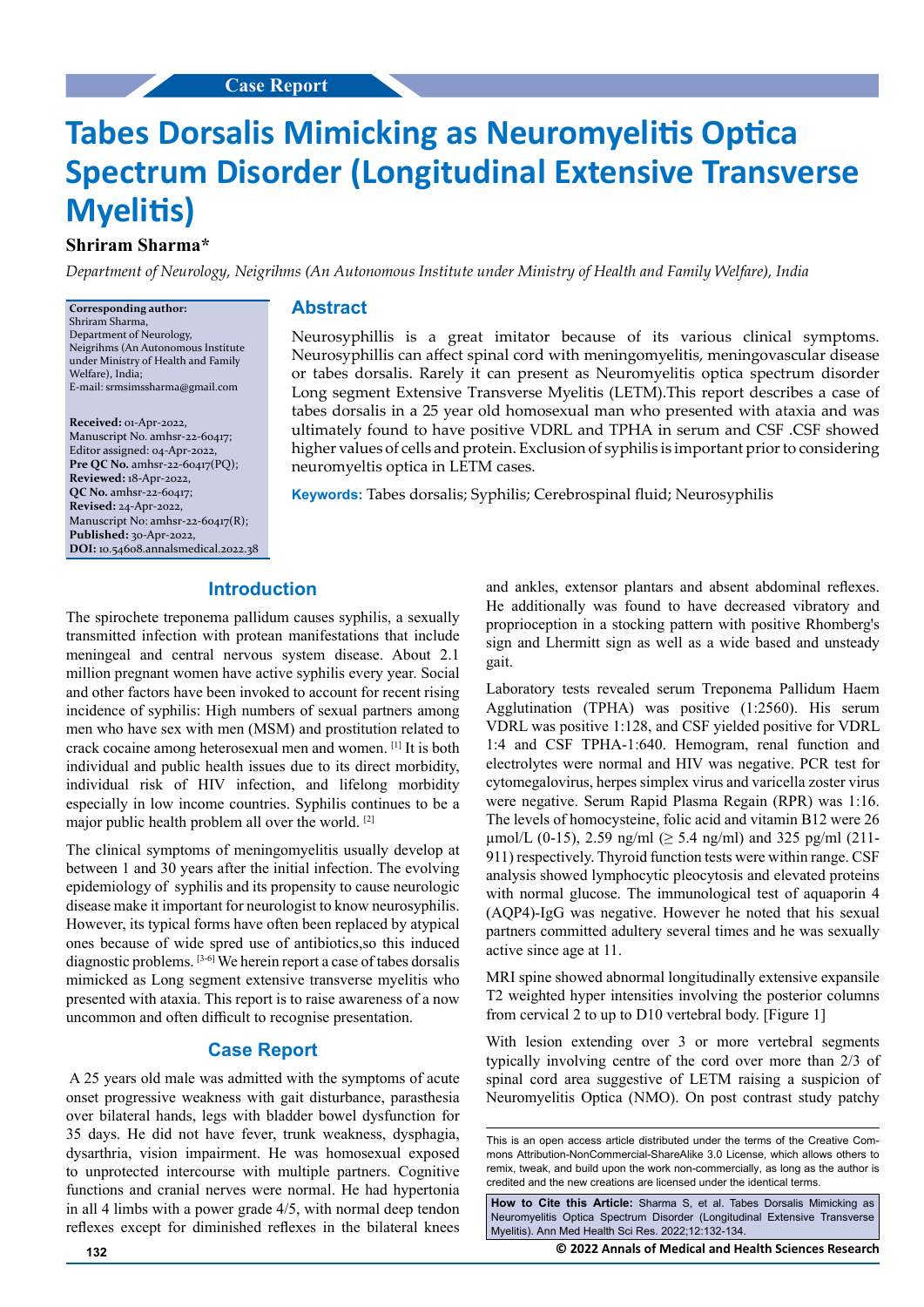

**Figure 1:** Diffuse expansion with T2/STIR hyperintensities of cervical and dorsal cord at the level of C2 extending upto D10 vertebral level. On post contrast study patchy areas of enhancement seen.

areas of enhancement were observed on T1 weighted gadolinium enhanced images. The cranial MRI yielded normal findings. Due to his long exposer history, a constellation of symptoms, RPR and VDRL titers with positive TPHA and CSF findings we believed that he contracted syphilis earlier in life from one of his partners and was never treated. The decision was made to start treatment with intravenous aqueous crystalline (IV) penicillin, 4 million intravenously every 4 hours for 14 days, followed by intramuscular injection of benzathine penicillin once a week at a dose of 2.4 million units for 3 consecutive sessions. On follow up, his sensory symptoms improved. His gait was somewhat improved, but still unsteady, and he still had burning pain in his feet. His physical exam showed improvement in sensation in hands and improved gait; all other neurological exam findings remained unchanged. Repeated Serum VDRL showed reduced titer and repeat CSF showed reduced cells and protein.

## **Discussion**

Syphilis is commonly transmitted *via* direct contact with lesions infected with treponema pallidum,usually during sexual contact. [4] Neurologic manifestations occur when there is an infection of the CSF with the bacteria. [5] In the preantibiotic era, syphilis was one of the most frequent causes of myelopathy.

Tabes manifests the triad of lighting pain, bowel and bladder dysfunction, and sensory ataxia, accompanied by areflexia and proprioceptive loss on examination. [5] The diagnosis is difficult as it may mimic idiopathic transverse myelitis, as Neuromyelitis Optica Spectrum Disorder (NMOSD), multiple sclerosis,Spinal tumour such as glioma, metastasis and lymphoma,abscess, HIV induced myelopathy and special infections ,such as tuberculous myelopathy, cryptococcal myelopathy. [6]

Neuromyelitis Optica (NMO, device's syndrome) is

characterised by concurrence of optic neuritis and transverse myelitis, typically associated with a lesion in spinal cord extending over three or more vertebral segments. [7] It is an inflammatory, demyelinating CNS disorder. It is more severe, tend to spare the brain, and is associated with a longitudinally extensive gadolinium enhancing lesion of spinal cord MRI that extends continuously over three or more vertebral segments which mimicked NMOSD. Furthermore, NMO is associated with a highly specific serum autoantibody marker,NMO-IgG, which targets the water chhanel aquaporin -4.9 fifty of patients with relapsing LETM, NMO-IgG is detectable but negative brain MRI and negative NMO-IgG in our case initialy suggested, that it maybe "NMO spectrum" disorders.

Our patient was most likely exposed to syphilis many year ago due to high risk behaviour, such as homosexual and bisexual individuals. He was never treated for syphilis to his knowledge, and most likely developed neurosyphilis from years of going untreated at young age. Suspicion was raised given his history of homosexuality, clinical presentatins, physical examination, laboratory examination of seum and CSF VDRL, TPHA. Moreover in view of longitudinal extensive transverse myelitis on MRI, we also tested AQP4 both in serum and CSF. The results were negative, and the misdiagnosis of NMOSD was avoided.

TPHA testing is 100% specific for the detection of syphilis. A positive TPHA prompted the next step in our patient diagnosis, which was to perform a lumbar puncture and test the CSF for syphilis. CSF VDRL test is currently recommended by the centres for disease control for confirming neurosyphilis due to its high specificity. Protein in the CSF is neither sensitive nor specific for neurosyphilis; however the elevation of protein has been associated with neurosyphilis and current recommendation